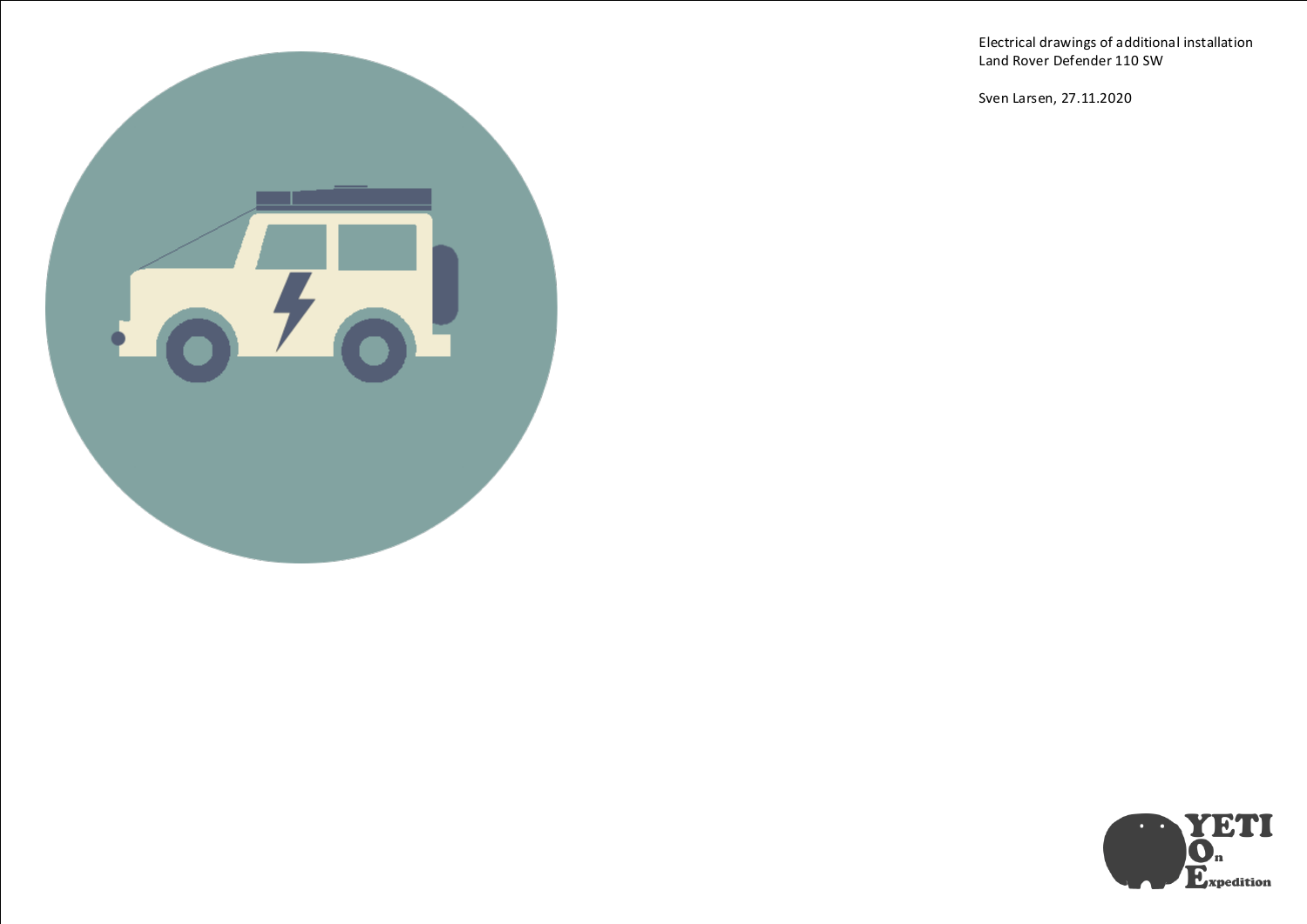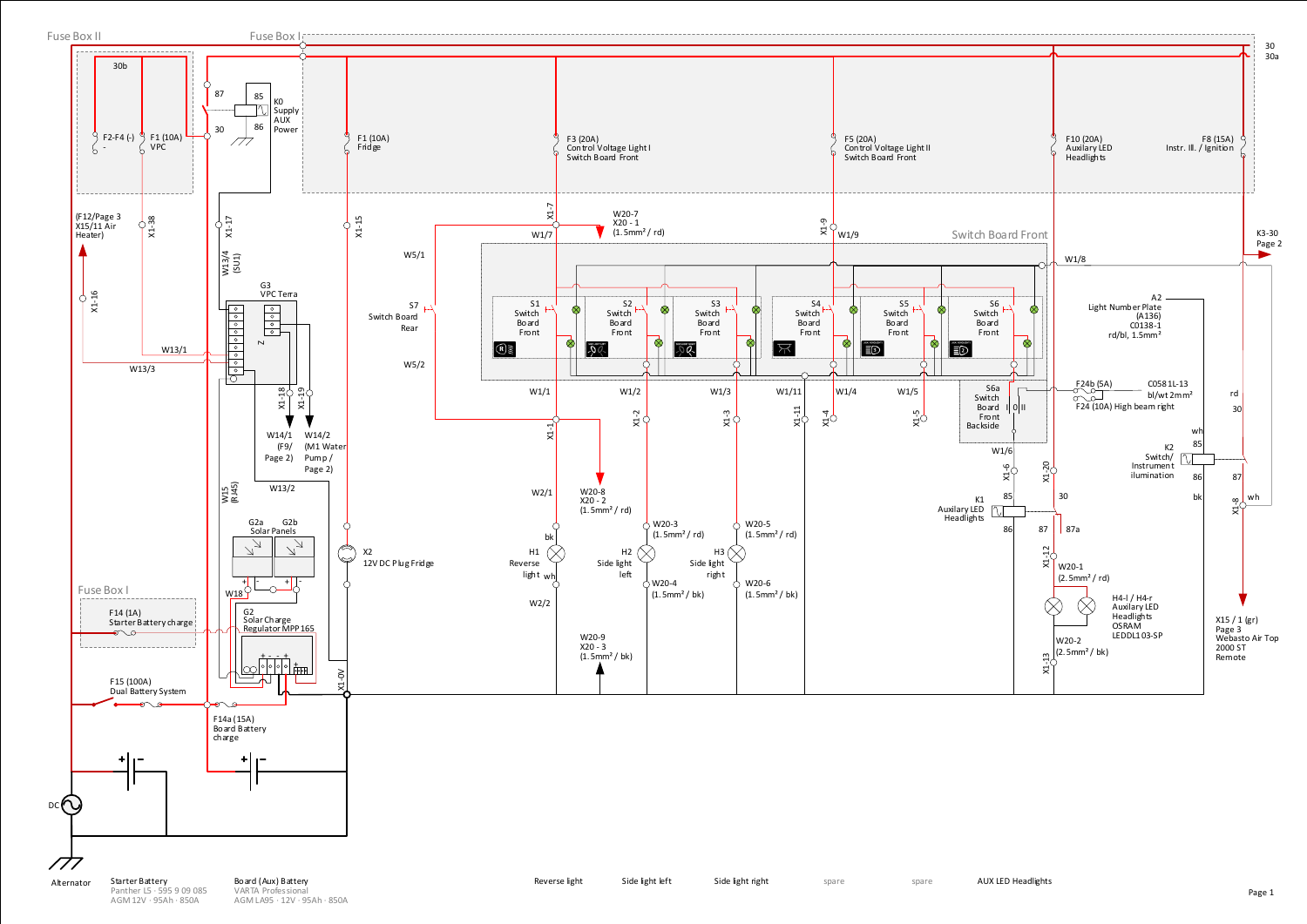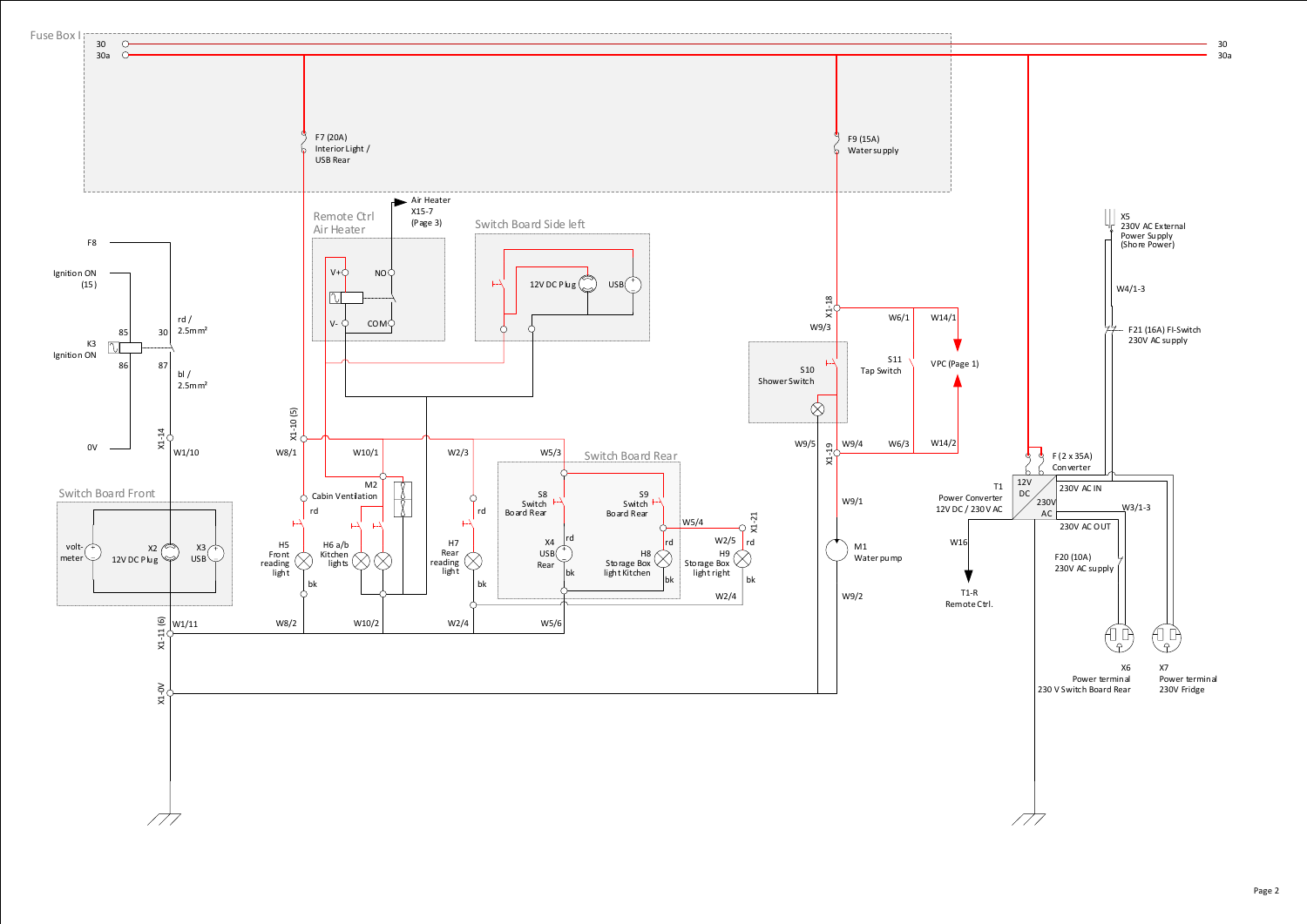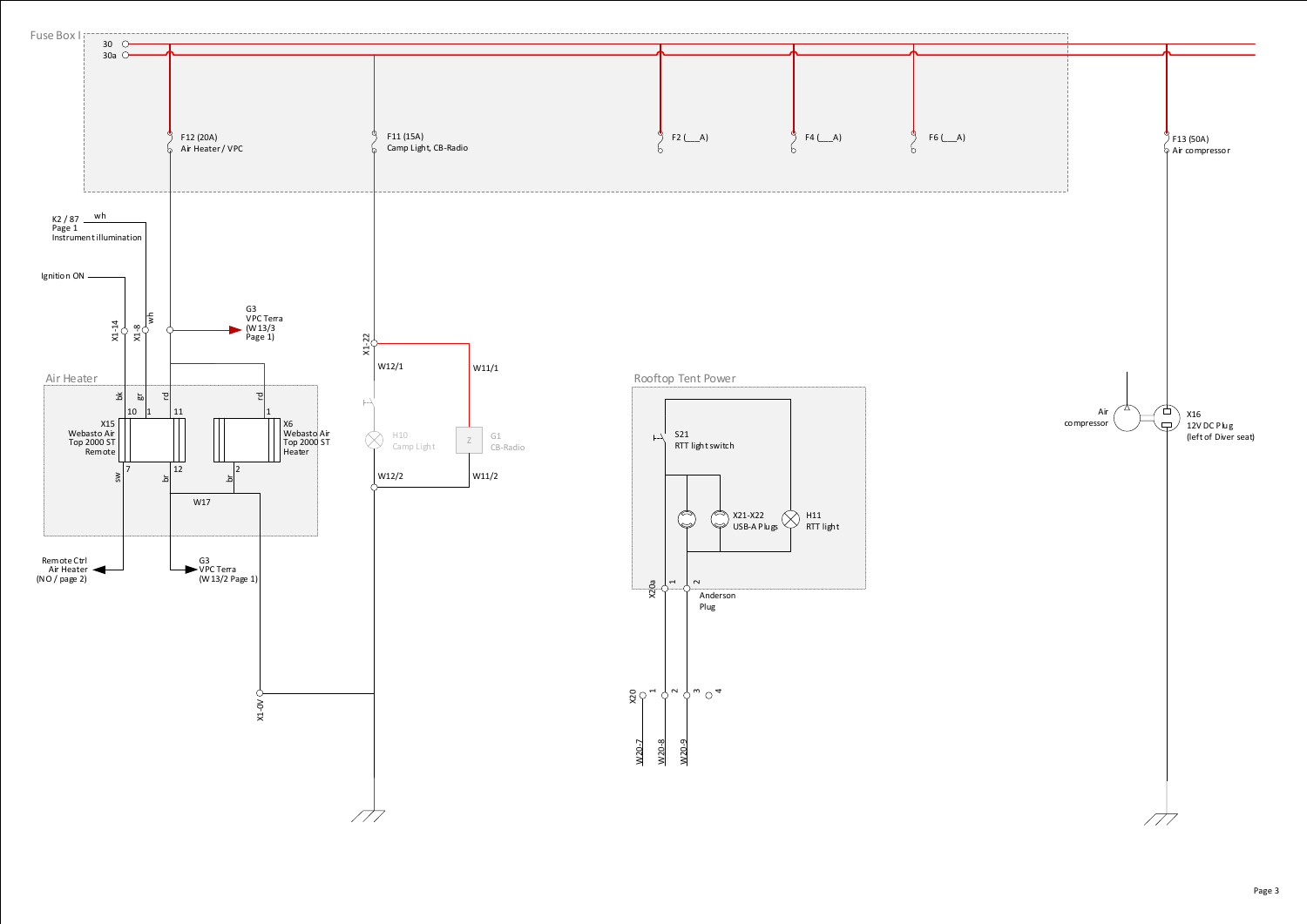| W1             |                                            |                            |         |
|----------------|--------------------------------------------|----------------------------|---------|
|                | Switch Board Front                         |                            |         |
| $\mathbf{1}$   | S1 Out SBF                                 | $H1(W5/2) + S7 OUT (W2/1)$ | $X1-1$  |
| 2              | S2 Out SBF                                 | H2                         | 2       |
| 3              | S3 Out SBF                                 | H3                         | 3       |
| 4              | S4 Out SBF                                 |                            | 4       |
| 5              | S5 Out SBF                                 |                            | 5       |
| 6              | S6 Out SBF                                 | K1(85)                     | 6       |
| $\overline{7}$ | +12V for S1-S3 In                          | $F2 + S7 IN (W5/1)$        | 7       |
| 8              | +12V Switch Light                          | 58                         | 8       |
| 9              | +12V for S4-S6 In                          | F <sub>5</sub>             | 9       |
| 10             | +12V for USB, Terminal & U-Meter           |                            | $X1-14$ |
| 11             | <b>OV for Switch light &amp; Terminals</b> |                            | 11      |

| W <sub>2</sub> |                                     |                               |         |  |  |
|----------------|-------------------------------------|-------------------------------|---------|--|--|
| Rear right     |                                     |                               |         |  |  |
|                | +12V Reverse light                  | S7 OUT (W5/2) + S1 OUT (W1/1) | $X1-1$  |  |  |
| 2              | <b>OV Reverse Light</b>             |                               | $X1-33$ |  |  |
| 3              | +12V Reading light                  | F7                            | $X1-10$ |  |  |
| 4              | OV Reading light / OV Storage light |                               | $X1-11$ |  |  |
| 5              | +12V Storage light                  | S9 OUT (W5/4)                 | $X1-21$ |  |  |
| 6              | not used                            | not used                      | $X1-23$ |  |  |

| W3<br>230V AC OUT |               |    |  |  |
|-------------------|---------------|----|--|--|
| 1                 | F20 / X6 (L1) | Т1 |  |  |
| 2                 | X6(N)         |    |  |  |
| PE                | X6 (PE)       |    |  |  |
| W4                |               |    |  |  |

| <b>230V AC IN</b> |              |                 |  |  |
|-------------------|--------------|-----------------|--|--|
| 1 <sup>1</sup>    | X5 (L1)      | F22 (L1) - T1   |  |  |
| 2 <sub>1</sub>    | X5(N)        | $F22(N) - T1$   |  |  |
|                   | PE   X5 (PE) | $F22 (PE) - T1$ |  |  |

| W5 |                               |                 |         |  |  |
|----|-------------------------------|-----------------|---------|--|--|
|    | Switch Board Rear (Rear left) |                 |         |  |  |
| 1  | F3 (W1/7)                     | S7 IN           | $X1-7$  |  |  |
| 2  | H1                            | S7 OUT          | $X1-1$  |  |  |
| 3  | F4                            | $SS IN + SS IN$ | $X1-10$ |  |  |
| 4  | H8/H9 Storage lights          | S9 OUT          | $X1-21$ |  |  |
| 5  | not used                      | not used        | $X1-24$ |  |  |
| 6  | OV: H8 / X4                   | <b>X4</b>       | $X1-11$ |  |  |

| Tap Switch     |                         |                    |         |
|----------------|-------------------------|--------------------|---------|
| $\mathbf{1}$   | F5: +12V                | S11: +12V IN       | $X1-18$ |
| $\overline{2}$ | $M1: +12V$              | S11: +12V OUT      | $X1-19$ |
| W7             |                         |                    |         |
| E-Box LR       |                         |                    |         |
| $\mathbf{1}$   | not used                | not used           | $X1-26$ |
| 2              | not used                | not used           | $X1-27$ |
| 3              | not used                | not used           | $X1-28$ |
| 4              | not used                | not used           | $X1-29$ |
| 5              | not used                | not used           | $X1-30$ |
| 6              | not used                | not used           | $X1-31$ |
| W8             |                         |                    |         |
|                | Front Reading Lights    |                    |         |
| 1              | F9: +12V                | $H5: +12V$         | $X1-18$ |
| $\overline{2}$ | $\mathbf{O}$            | <b>H5:0V</b>       | $X1-11$ |
| W9             |                         |                    |         |
|                | Water supply            |                    |         |
| 1              | S10: +12V OUT           | $M1: +12V$         | $X1-19$ |
| 2              | 0V                      | M1:0V              | $X1-34$ |
| 3              | F9: +12V                | S10: +12V IN       | $X1-18$ |
| 4              | $M1: +12V$              | S10: +12V OUT      | $X1-19$ |
| 5              | $\mathsf{O} \mathsf{V}$ | S10: OV Status LED | $X1-34$ |
| 6              | not used                | not used           | $X1-25$ |
| W10            |                         |                    |         |
|                | Kitchen Light           |                    |         |
| $\mathbf{1}$   | $F7: +12V$              | $H6: +12V$         | $X1-10$ |
| $\overline{2}$ | $\mathsf{O}\mathsf{V}$  | <b>H6: 0V</b>      | $X1-11$ |
|                |                         |                    |         |
| W11            |                         |                    |         |
| CB-Radio       |                         |                    |         |
| $\mathbf{1}$   | $F11: +12V$             | $G1: +12V$         | $X1-22$ |
|                | 2 0V                    | G1:0V              | $X1-35$ |
| W12            |                         |                    |         |
| Camp Light     |                         |                    |         |
|                | $1$   F11: +12V         | H10: +12V          | $X1-22$ |
| $\overline{2}$ | $\mathsf{O}\mathsf{V}$  | H10: 0V            | $X1-35$ |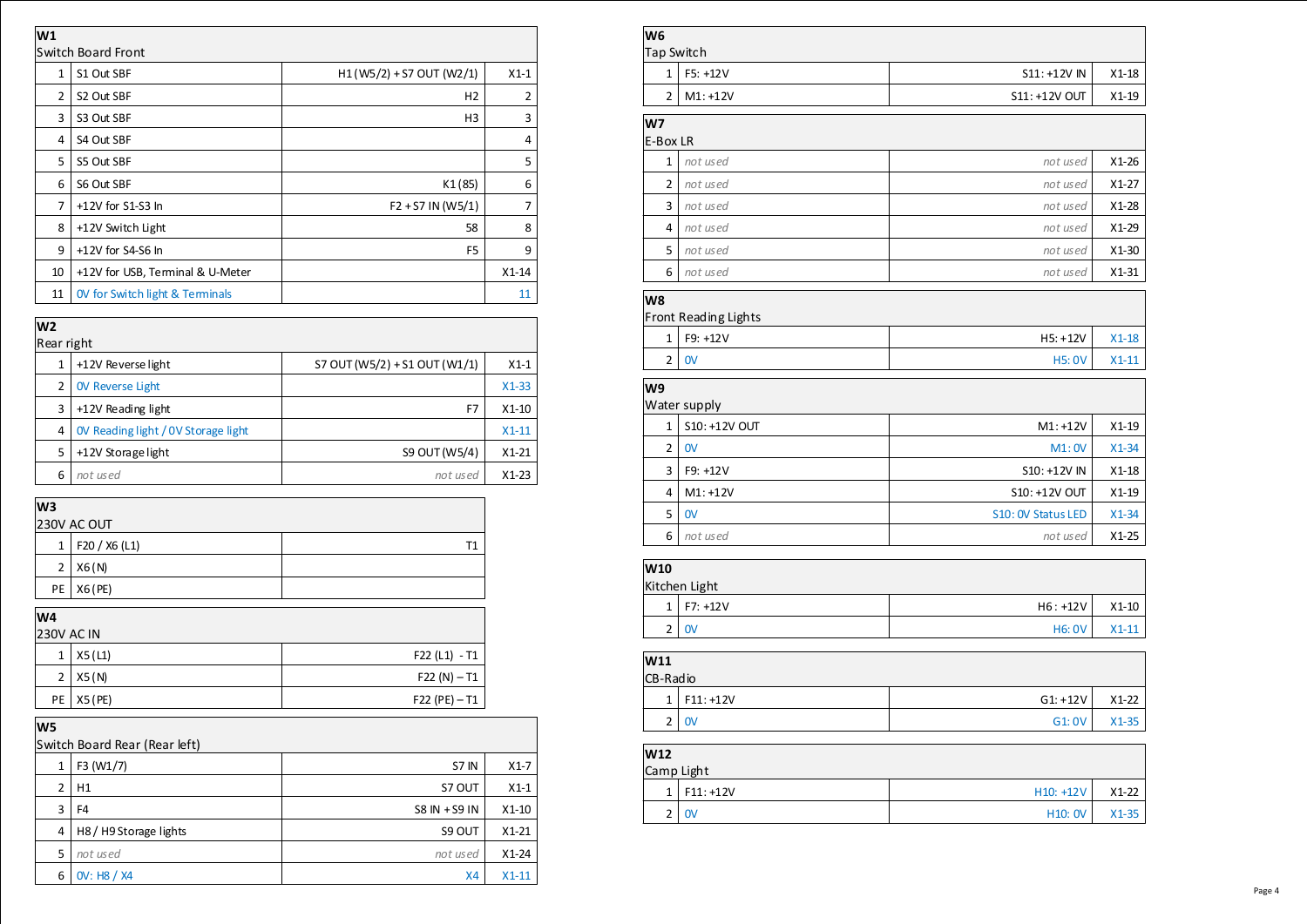| W13<br><b>VPC Terra</b> |                           |               |         |
|-------------------------|---------------------------|---------------|---------|
| $\mathbf{1}$            | F1 (FuseBox II): +12V AUX | $G3: X1-1$    | $X1-15$ |
| $\overline{2}$          | 0V                        | G3: X1-9 (0V) | $X1-36$ |
| 3                       | F12: +12V MAIN            | $G3: X1-8$    | $X1-16$ |
| 4                       | K0-85 / SU1               | $G3: X1-7$    | $X1-17$ |
| 5                       | spare                     |               | $X1-17$ |
| 6                       | spare                     |               | $X1-17$ |
| <b>1874 A</b>           |                           |               |         |

| <b>W20</b>             |                     |               |         |                       |    |                          |            |                        |
|------------------------|---------------------|---------------|---------|-----------------------|----|--------------------------|------------|------------------------|
| <b>Roof Top Supply</b> |                     |               |         |                       |    |                          |            |                        |
| 1                      | K <sub>1</sub> : 87 | $H4: +12V$    | $X1-12$ | $2.5$ mm <sup>2</sup> | rd |                          |            | Auxilary LED Headlight |
| $\overline{2}$         | 0V                  | <b>H4: 0V</b> | $X1-13$ | $2.5$ mm <sup>2</sup> | bk |                          |            |                        |
| 3                      | S2 Out SBF (W1/2)   | $H2: +12V$    | $X1-2$  | $1.5$ mm <sup>2</sup> | rd | Auxilary LED Sidelight L |            |                        |
| 4                      | 0V                  | <b>H2: 0V</b> | $X1-33$ | $1.5$ mm <sup>2</sup> | bk |                          |            |                        |
| 5.                     | S3 Out SBF (W1/3)   | $H3: +12V$    | $X1-3$  | $1.5$ mm <sup>2</sup> | rd | Auxilary LED Sidelight R |            |                        |
| 6                      | $\mathsf{O}$        | <b>H3: 0V</b> | $X1-33$ | $1.5$ mm <sup>2</sup> | bk |                          |            |                        |
| 7                      | $F3: +12V$          | $RT: +12V$    | $X1-7$  | $1.5$ mm <sup>2</sup> | rd | $X20 - 1$<br>Notused     |            |                        |
| 8                      | $H1: +12V$          | RT: Switch H1 | $X1-1$  | $1.5$ mm <sup>2</sup> | rd | $X20 - 2$                | $X20a - 1$ | Rooftop tent +12V      |
| 9                      | 0V                  | <b>RT: 0V</b> | $X1-35$ | $1.5$ mm <sup>2</sup> | bk | $X20 - 3$                | $X20a - 2$ | Rooftop tent OV        |
|                        |                     |               |         |                       |    | $X20 - 4$                |            | Notused                |

| W14                    |                |            |         |  |  |
|------------------------|----------------|------------|---------|--|--|
| VPC Terra / Water Pump |                |            |         |  |  |
|                        | $1$   F9: +12V | $G3: X2-3$ | $X1-18$ |  |  |
|                        | $2$   M1: +12V | $G3: X2-4$ | X1-19   |  |  |

| <b>W15</b> |                        |          |  |
|------------|------------------------|----------|--|
|            | VPC Terra / MPP165 Duo |          |  |
|            | G2: RJ45               | G3: RJ45 |  |

| W16            |                          |            |  |  |
|----------------|--------------------------|------------|--|--|
|                | Power Converter / Remote |            |  |  |
| 1 <sup>1</sup> | T1: RJ45                 | T1-R: RJ45 |  |  |

| <b>W17</b> |                             |    |  |  |
|------------|-----------------------------|----|--|--|
|            | Webasto Air Heater / Remote |    |  |  |
|            | X15                         | Х6 |  |  |

| W <sub>18</sub>           |                           |                    |  |
|---------------------------|---------------------------|--------------------|--|
| Solar Panels / MPP165 Duo |                           |                    |  |
|                           | 1   G2a: Solar Panels +   | G2: Solar Panels + |  |
|                           | $2$   G2b: Solar Panels - | G2: Solar Panels - |  |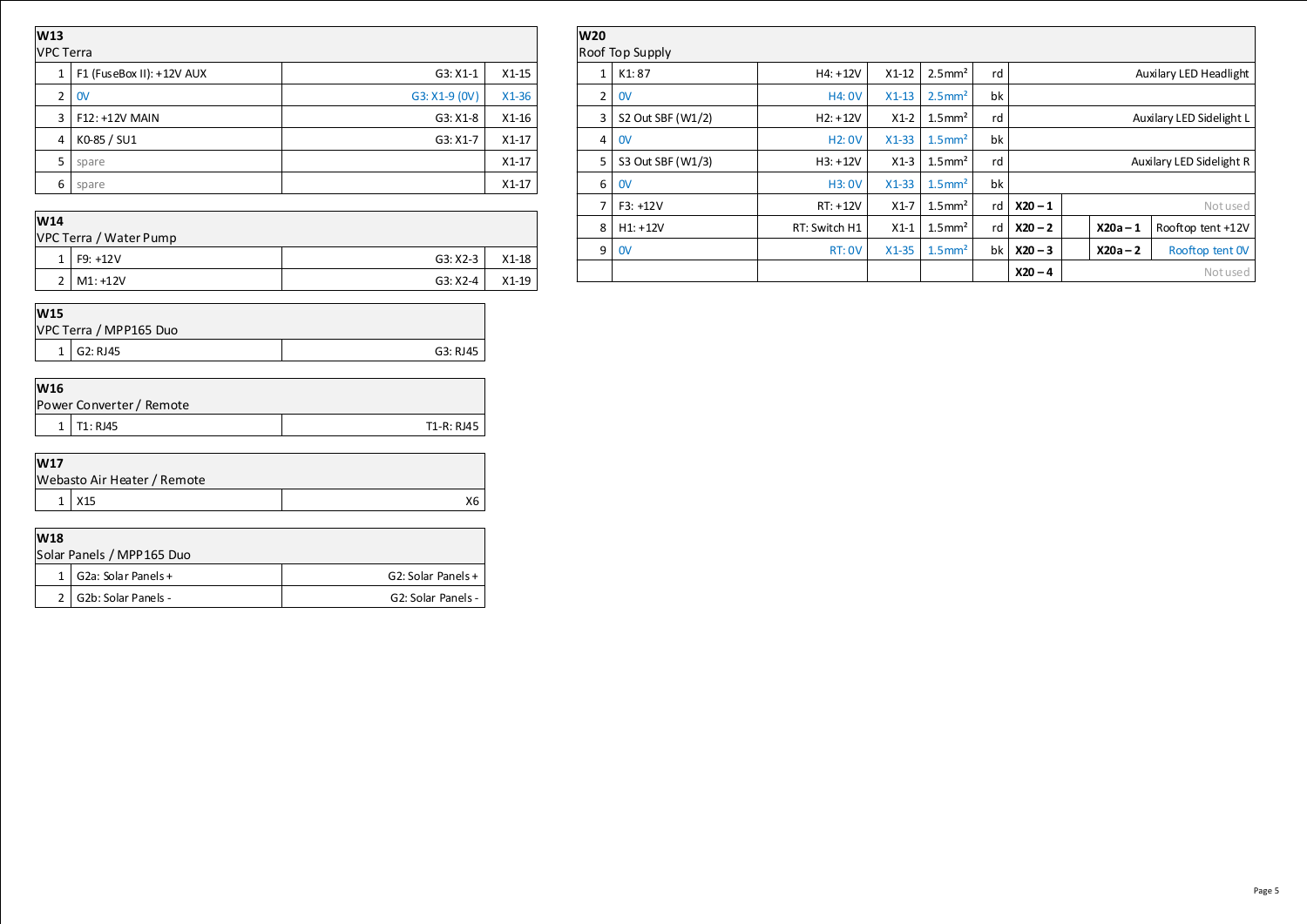| X1                                              |                            |                |  |  |
|-------------------------------------------------|----------------------------|----------------|--|--|
| Junction Box (32 term.)<br>W1/1, W2/1<br>1<br>2 |                            |                |  |  |
|                                                 |                            | $\overline{2}$ |  |  |
| 2                                               | W5/2, W20-8<br>W1/2, W20-3 | 2              |  |  |
| 3                                               |                            | 2              |  |  |
| 4                                               | W1/3, W20-5                |                |  |  |
|                                                 | W1/4                       | 1              |  |  |
| 5                                               | W1/5                       | 1              |  |  |
| 6                                               | W1/6, K1-85                | $\overline{2}$ |  |  |
| 7                                               | W1/7, W20-7, F3            | 3              |  |  |
| 8                                               | W1/8, K2-87, AirTop X15-1  | 3              |  |  |
| 9                                               | W1/9, F5                   | 2              |  |  |
| 10                                              | W8/1, W10/1                | 3              |  |  |
|                                                 | W2/3, W5/3                 | $\overline{2}$ |  |  |
|                                                 | F7                         | 1              |  |  |
| 11                                              | W1/11, W8/2, W10/2         | 3              |  |  |
|                                                 | W2/4, W5/6                 | $\overline{2}$ |  |  |
|                                                 | 0V (F7)                    | 1              |  |  |
| 12                                              | W20-1, K1-87               | 2              |  |  |
| 13                                              | W20-2, 0V (F12)            | 2              |  |  |
| 14                                              | X15-10, K3-87, W1/10       | 2              |  |  |
| 15                                              | X2-Plug (+12V), F1         | 3              |  |  |
| 16                                              | W13/3, X15-11              | 2              |  |  |
| 17                                              | W13 /4, K0-85              | 1              |  |  |
| 18                                              | W14/1, W9/3                | 2              |  |  |
|                                                 | W6/1, F9                   | $\overline{2}$ |  |  |
| 19                                              | W14/2, W9/4                | 2              |  |  |
|                                                 | W6/2, W9/1 (M1 +12V)       | $\overline{2}$ |  |  |
| 20                                              | F12, K1-30                 | 2              |  |  |
| 21                                              | W5/4, W2/5                 | 2              |  |  |
| 22                                              | W12/1, W11/1, F11          | 3              |  |  |
| 23                                              | W2/2 (not used)            | 1              |  |  |
| 24                                              | W5/5 (not used)            | 1              |  |  |
| 25                                              | W9/6 (not used)            | 1              |  |  |
| 26                                              | W7/1 (not used)            | $\mathbf 1$    |  |  |
| 27                                              | W7/2 (not used)            | 1              |  |  |
| 28                                              | W7/3 (not used)            | $\mathbf 1$    |  |  |
| 29                                              | W7/4 (not used)            | 1              |  |  |
| 30                                              | W7/5 (not used)            | $\mathbf 1$    |  |  |
| 31                                              | W7/6 (not used)            | 1              |  |  |
| 32                                              | W <sub>5</sub> /1          |                |  |  |

| X <sub>1</sub> |                         |                              |  |  |
|----------------|-------------------------|------------------------------|--|--|
|                | Junction Box (12 term.) |                              |  |  |
| 33             | W2/2, K1-86             | 2                            |  |  |
|                | W20/4, W20/6            | 2                            |  |  |
|                | <b>OV (F3)</b>          | $\mathbf{1}$                 |  |  |
| 34             | W9/2, W9/5, W10/2       | 3                            |  |  |
|                | <b>OV (F9)</b>          | $\mathbf{1}$                 |  |  |
| 35             | W11/2, W12/2, W20/9     | 3                            |  |  |
|                | OV (F11)                | $\mathbf{1}$                 |  |  |
| 36             | W13/2, X2-Plug (0V),    | 3                            |  |  |
|                | <b>OV (F1)</b>          | $\overline{\phantom{0}}$     |  |  |
| 37             | AirTop X15-12 (br),     | 2                            |  |  |
|                | <b>OV (F10)</b>         | $\qquad \qquad \blacksquare$ |  |  |
| 38             | W13/1, F1 (FuseBox II)  | 2                            |  |  |
| 39             | spare                   |                              |  |  |
| 40             | spare                   |                              |  |  |
| 41             | spare                   |                              |  |  |
| 42             | spare                   |                              |  |  |
| 43             | spare                   |                              |  |  |